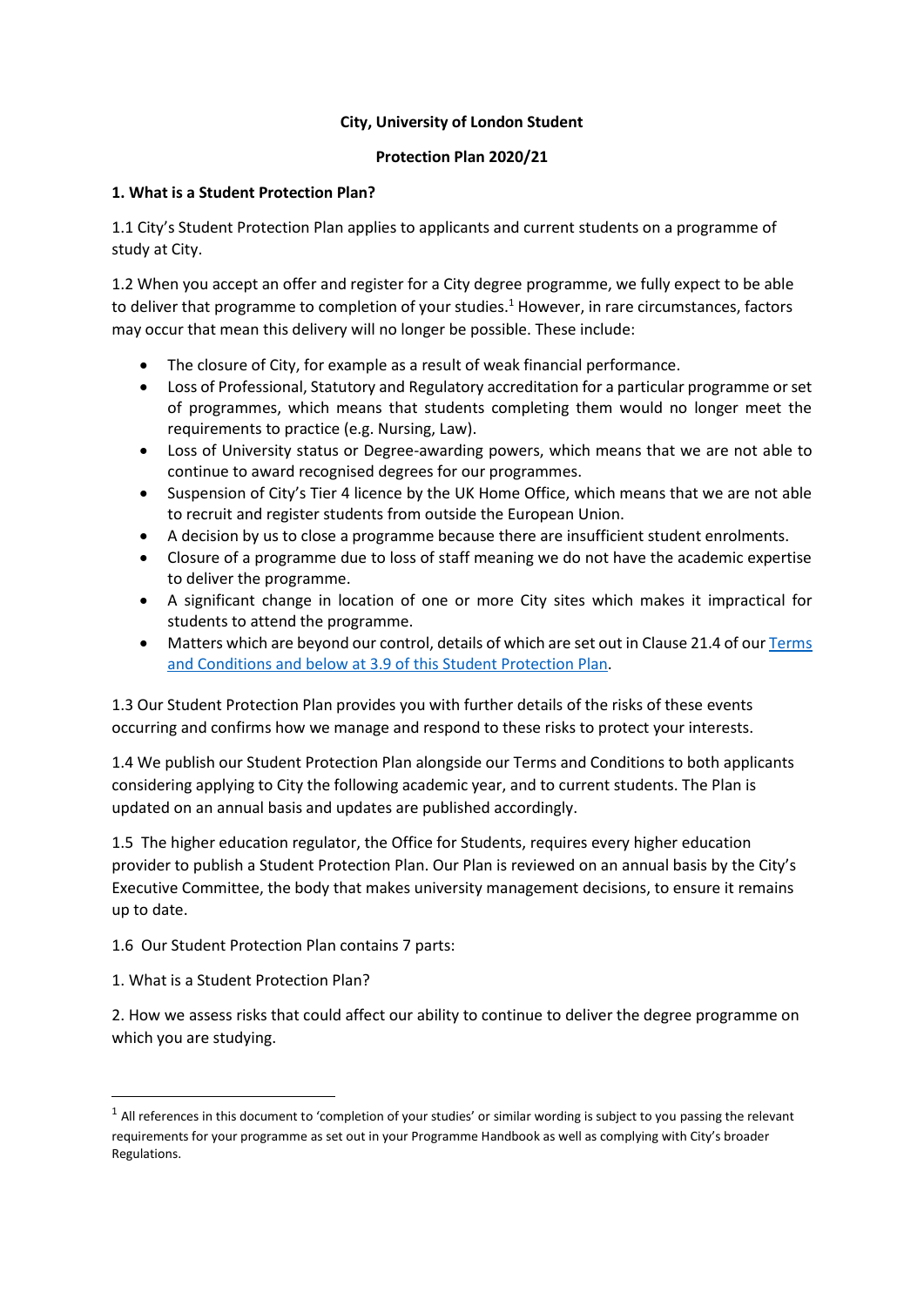- 3. Our assessment of risks for 2020/21.
- 4. Measures we put in place to manage or mitigate any risks.

5. Our approach to financial matters should we not be able to continue to deliver a degree programme.

6. How we communicate with you about the Student Protection Plan

7. Contact point and questions

1.7 City staff are aware of the impact of the Student Protection Plan through published policies about programme change and termination, and this is supplemented by general support available from staff in Student & Academic Services. In determining support for affected students, we consider the needs of our diverse students as defined by the Equality Act 2010, recognising that needs may vary. We also recognise that any student may need tailored and specialist support.

## **2. How we assess risks that could affect our ability to continue to deliver your degree programmes**

2.1 As a large organisation, City has a formal system for reviewing and monitoring the range of potential risks that could impact on our ability to deliver your degree programme. Our Risk Register is the formal document that records all risks, the likelihood of them occurring and the actions we take to minimise the risk. The Risk Register is reviewed regularly by City's Executive Committee as well as by the governing body, called Council, and Council's Audit and Risk Committee. The Students' Union President is a member of Council and is also in attendance at meetings of City's Executive Committee.

#### **3. Our assessment of risks for 2020/21**

3.1 We presently have no plans to close our campus in 2020/21. Our priority is to keep you safe when accessing our campus and facilities. Students who access our campus, will do so in line with health and safety requirements. Where a major event outside of our control means that we need to temporarily have to close our campus, we will make alternative arrangements to minimise disruption. Our Risk Register shows that our assessment of not being able to continue delivery of our degree programmes is very low. In making this assessment, the factors we have considered that are within our control are:

## 3.2 Financial performance leading to City's closure

We manage financial sustainability by generating a surplus of income against cost. In each of the past four years we have delivered a small surplus. As we work through the impact of the pandemic on our financial position we are constantly reviewing our cash requirements. We will take action to ensure that our cash holding key performance indicator will be managed throughout the forthcoming academic year. The most recent report on City's financial performance is published [here.](https://www.city.ac.uk/about/governance/finance/financial-statements)

## 3.3 Loss of Professional, Statutory and Regulatory Body accreditation

A large proportion of our courses are regulated by Professional, Statutory and Regulatory Bodies (PSRBs). These are external organisations that prescribe the way in which we deliver, assess and manage programmes to meet specific competencies required to practice (e.g. Nursing and Law). Our website highlights which programmes have PSRB regulation. City's performance is systematically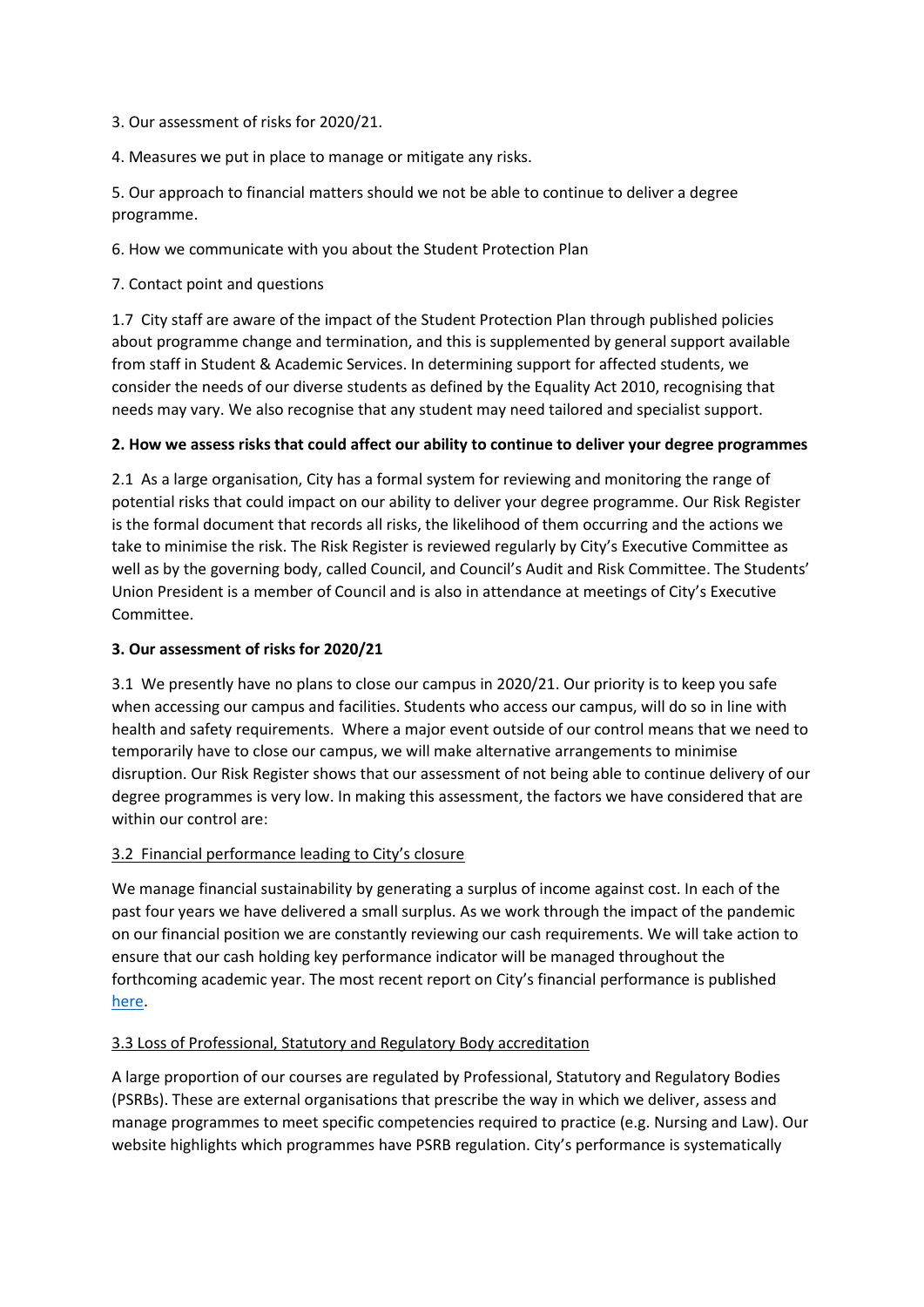strong at meeting PSRB requirements and reviewed annually and periodically through our quality and standards framework.

## 3.4 Loss of University Status or Degree-Awarding Powers

City has a strong history of meeting all external regulatory requirements. We regularly review our governance and processes to ensure that they remain fit for purpose. This includes the processes that underpin the quality and academic standards of our degrees.

# 3.5 Suspension of Tier 4 licence

The Tier 4 licence is granted by the UK Home Office Government Department to permit us to recruit and register students from outside the European Union. Maintaining this licence requires City to comply with a set of Home Office regulations. We regularly review our data and processes to ensure continued compliance with these regulations and we consistently pass the basic compliance assessment.

# 3.6 Programme closure

We closely monitor recruitment patterns, the relevance of our courses to the market and succession planning of academic staff in relation to the on-going delivery of our programmes. In any instance where we take a decision to propose closure of a course, we undertake the actions set out in Sections 4 and 6 below. The same process applies if we were to withdraw a particular mode of delivery of a programme (e.g. part-time).

## 3.7 Loss of expertise to teach a programme

Academic expertise is managed closely for each programme. Where a member of staff leaves or is on sabbatical, where possible appropriate arrangements to replace relevant expertise are put in place through School management structures.

## 3.8 Change in Location

Some aspects of our programmes will be delivered online in 2020/21. The majority of City's programmes, where delivered in-person this academic year, will be delivered on the main site in and around Northampton Square. Our postgraduate business courses, where delivered in-person, will be delivered in Bunhill Row. Our postgraduate law courses, where delivered in-person, will be taught at our Gray's Inn site until our new purpose-built premises opens in 2020/21. Each location is approximately 20 minutes' walk from the main Northampton Square site. Substantial parts of our health programmes are delivered through external placement locations within the London region. We also deliver a number of programmes in other London or international locations either solely or in partnership with other organisations. Currently, the only planned location change is that during this academic year, our postgraduate Law provision will move to our new purpose-built premises on the main Northampton Square site. This relocation, including mitigation of risks and any health and safety compliance, is being managed by a Project Board reporting to City's Executive Committee.

## 3.9 Matters beyond our control ('Force Majeure')

1.1 In addition to those actions within our control and Risk Register, section 21.4 of our Terms and Conditions set out events that are beyond our reasonable control, and the reasonable steps that we would take to minimise disruption to your studies should such events arise. The events beyond the Institution's reasonable control ('Force Majeure Events') including but are not limited to: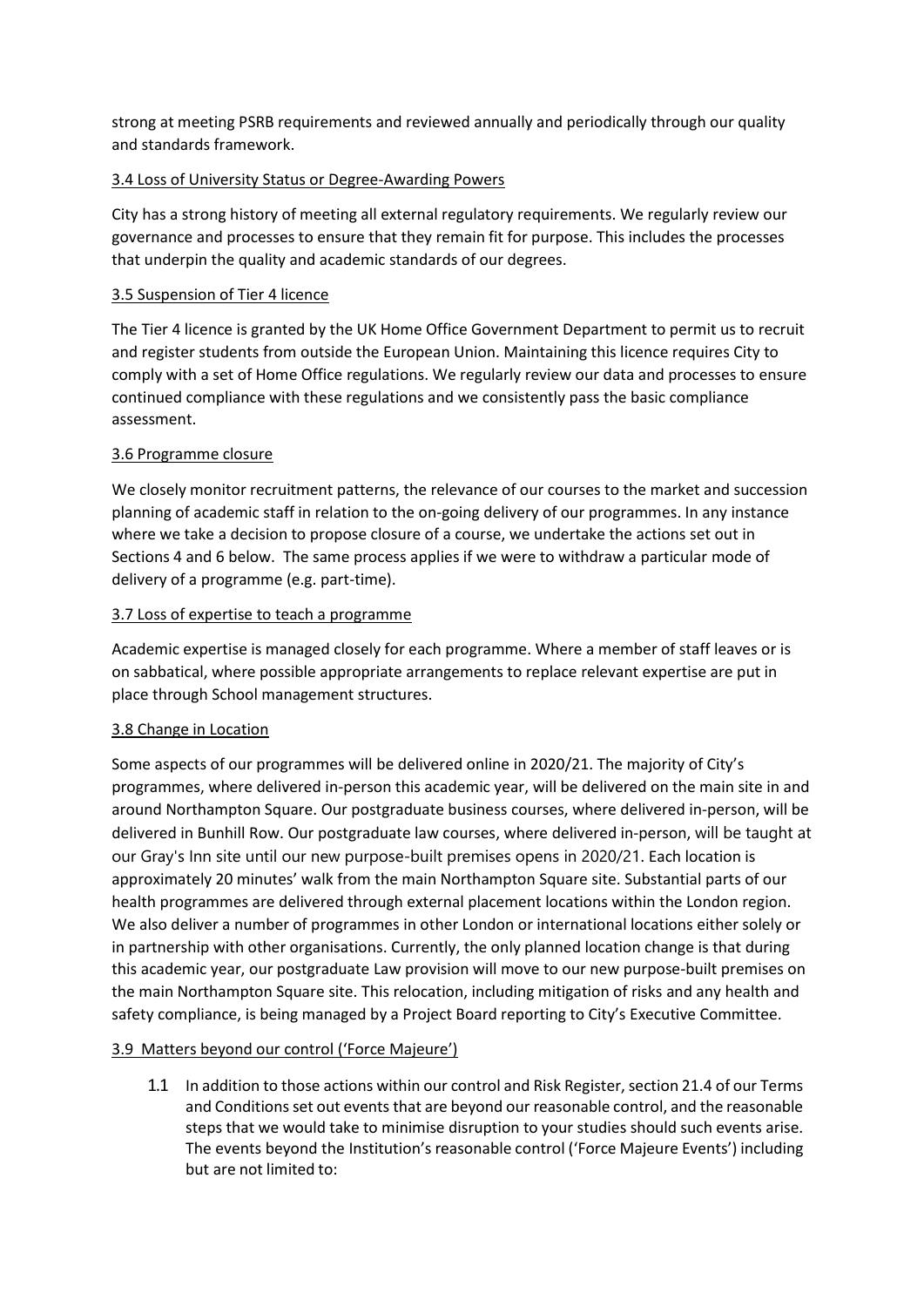- a. acts of God;
- b. strikes, lockouts or other industrial action or disputes involving our workforce or any other party;
- c. national emergencies, common commotion war, act of terrorism (including actual, suspected or threatened act of terrorism), explosion, protests, riots;
- d. epidemics, pandemics, quarantine, widespread illness and mandatory responses to Governmental advice (whether affecting our staff and/or students or otherwise);
- e. breakdown of plant or machinery;
- f. actions or the lack of actions of placement providers;
- g. actions or the lack of suppliers or subcontractors;
- h. staff illness or because a staff member leaves;
- i. weather disruption, fire, flood, storm.

## 3.10 Changes in programme content or delivery in continuing programmes

We set out arrangements for consulting and communicating with applicants and students about material changes to the content or delivery of continuing programmes in ou[r Programme](https://www.city.ac.uk/__data/assets/pdf_file/0010/386434/Amendments_of_a_programme.pdf)  [Amendment Policy](https://www.city.ac.uk/__data/assets/pdf_file/0010/386434/Amendments_of_a_programme.pdf) and in our [Terms and Conditions.](https://www.city.ac.uk/about/governance/legal/terms)

## **4. Measures to manage or mitigate any risks**

4.1 In any event of City discontinuing a degree programme for which you have accepted an offer or are already studying, our first intention, wherever possible, would be to 'teach out' the programme until you had completed your studies.

4.2 Should 'teach out' not be feasible, we would provide information about why this was the case. Circumstances where 'teach out' may not be feasible include if City closed, lost University status or degree-awarding powers, lost professional accreditation for particular courses, or was unable to replace loss of staff expertise. Our Clause 18 and Clause 19 of our Terms and Conditions set out the steps that we would take and the options available to you should we withdraw a programme.

4.3 Where staff members participate in industrial action or are unavailable due to other reasons, such as illness or leave the university, we will mitigate any impact and take every reasonable step to minimise the disruption to students. This is so that all learning opportunities are not missed. Our first intention, wherever possible, would be to ensure that we provide suitable alternative learning opportunities, including finding suitable replacement staff, to meet our students learning outcome. Where such is not possible, Clause 18 and Clause 19 of our Terms and Conditions set out the steps that we would take and the options available to you.

4.4 Our responsibility extends to programmes that are delivered in partnership with another higher education provider, including where City awards degrees (through validation) for programmes designed and taught by other institutions. For those students studying on doctoral programmes, should circumstances lead to City no longer being able to offer you suitable research expertise, the Terms and Conditions set out the steps that we would take and the options available to you.

4.5 In the event of City's Tier 4 licence being suspended, we would use reasonable endeavours to work with the UK Home Office to enable us to 'teach out' programmes for students and offerholders studying with us on a Tier 4 visa. Should 'teach out' not be possible, we would use reasonable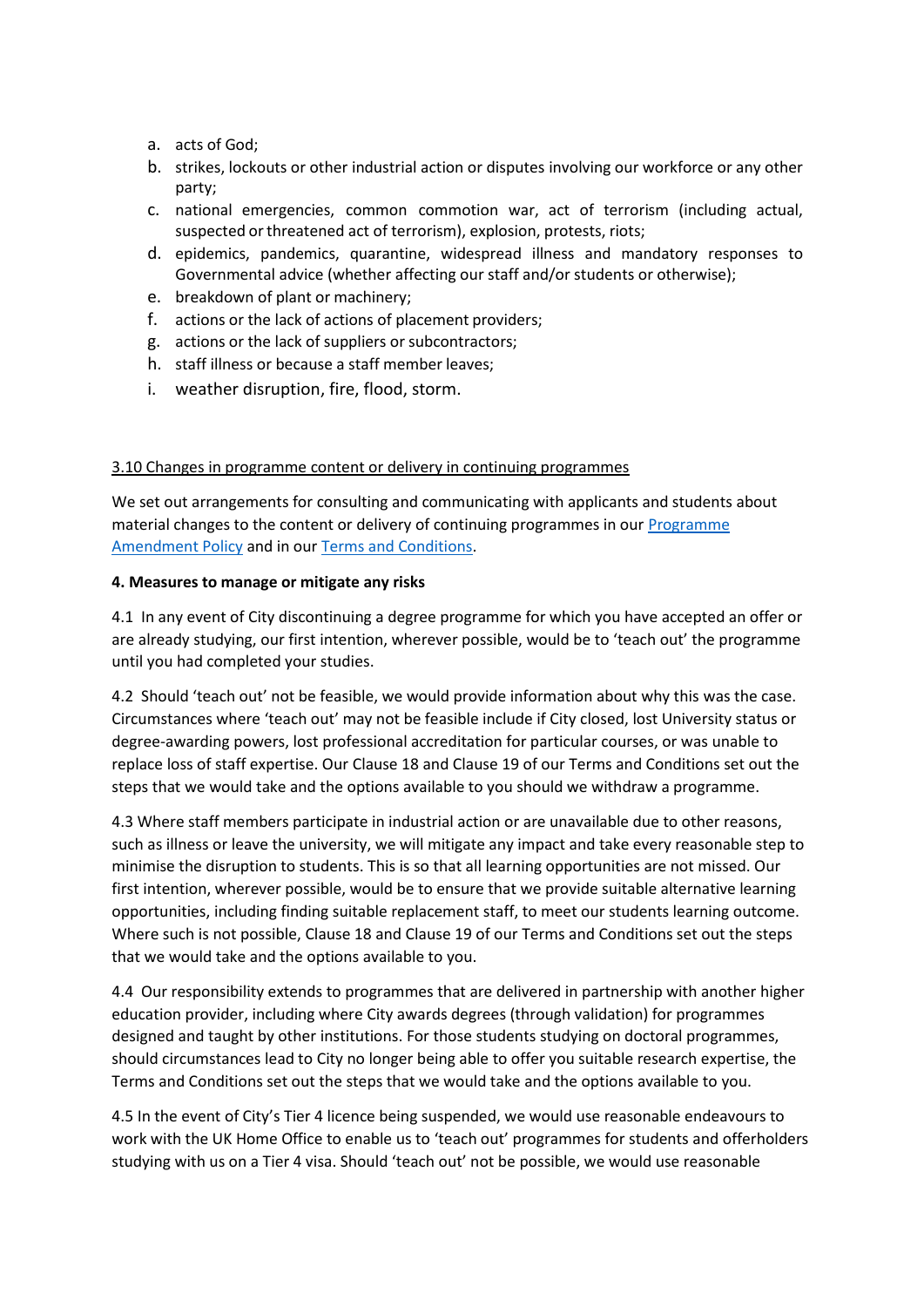endeavours to support students to transfer to an alternative comparable programme with another Higher Education provider in the UK.

## **5. Our approach to financial matters**

## 5.1 Tuition Fees

Our Terms and Conditions state that if we are unable to deliver your programme for reasons within City's reasonable control (as set out at 3.2-3.8 above) and you were unhappy with the replacement programme provided or if City was unable to provide you with a suitable replacement programme, City's Terms and Conditions set out that you may have an option to cancel the contract with us and be entitled to a refund of tuition fees. If you cancel the contract with us, we will use reasonable endeavours to assist you in finding an alternative comparable programme with another Higher Education provider in the UK. City has processes in place that would enable fees to be refunded to students, sponsors, or the Student Loans Company, as appropriate, in the event of a programme ceasing.

# 5.2 Financial compensation

If City was unable to make arrangements for you to complete your studies, study on an alternative replacement programme, or if you suffered other loss or damage as a result of the discontinuation of the programme due to circumstances within City's reasonable control, we would consider this impact and any associated compensation claims on a case-by-case basis at that time. Cases for current students on a programme of study at City would be considered through ou[r Student](https://www.city.ac.uk/__data/assets/pdf_file/0006/69027/Student_complaints_policy-Dec-2017.pdf)  [Complaints procedure.](https://www.city.ac.uk/__data/assets/pdf_file/0006/69027/Student_complaints_policy-Dec-2017.pdf) Cases for applicants and offer-holders would be considered through our [Admissions, Complaints](https://www.city.ac.uk/__data/assets/pdf_file/0010/429832/Admissions-Complaints-and-Appeals-Procedure-FINALv2.pdf) and Appeals Procedure. Our ability to offer appropriate compensation in those cases would be underpinned by our financial position referred to above and insurance cover we have in place.

## **6. How we communicate with students about the Student Protection Plan**

6.1 We provide every applicant and student with access to this Student Protection Plan alongside our Terms and Conditions. These are published on our website and agreed to when an applicant accepts an offer of a place on a programme. We will review the content of our Student Protection Plan annually in partnership with the Students' Union prior to it being approved by the relevant City committees.

6.2 If any event arose within our control where we could no longer deliver a degree programme, we would provide students with a notice period. This notice period would be dependent on the specific circumstances of the programme closure but we would endeavour to manage any programme closure in a timely manner. As noted earlier, City would take reasonable steps to provide a notice period that enables students to complete their studies or transfer to a suitable alternative programme. In these circumstances we would also:

- Create a plan to work with and support students affected, including communications.
- Where possible, meet in-person or virtually with affected students individually and collectively at the earliest opportunity to share reasons for the situation. Collective meetings would be held in the presence of the [Students'](https://www.citystudents.co.uk/advice/) Union. Individual students would also be entitled to have representation and support at individual meetings.
- Set out the actions City would take to identify alternative provision.
- Provide students with support from our support and well-being services, including tailored support depending on the specific needs of a student.